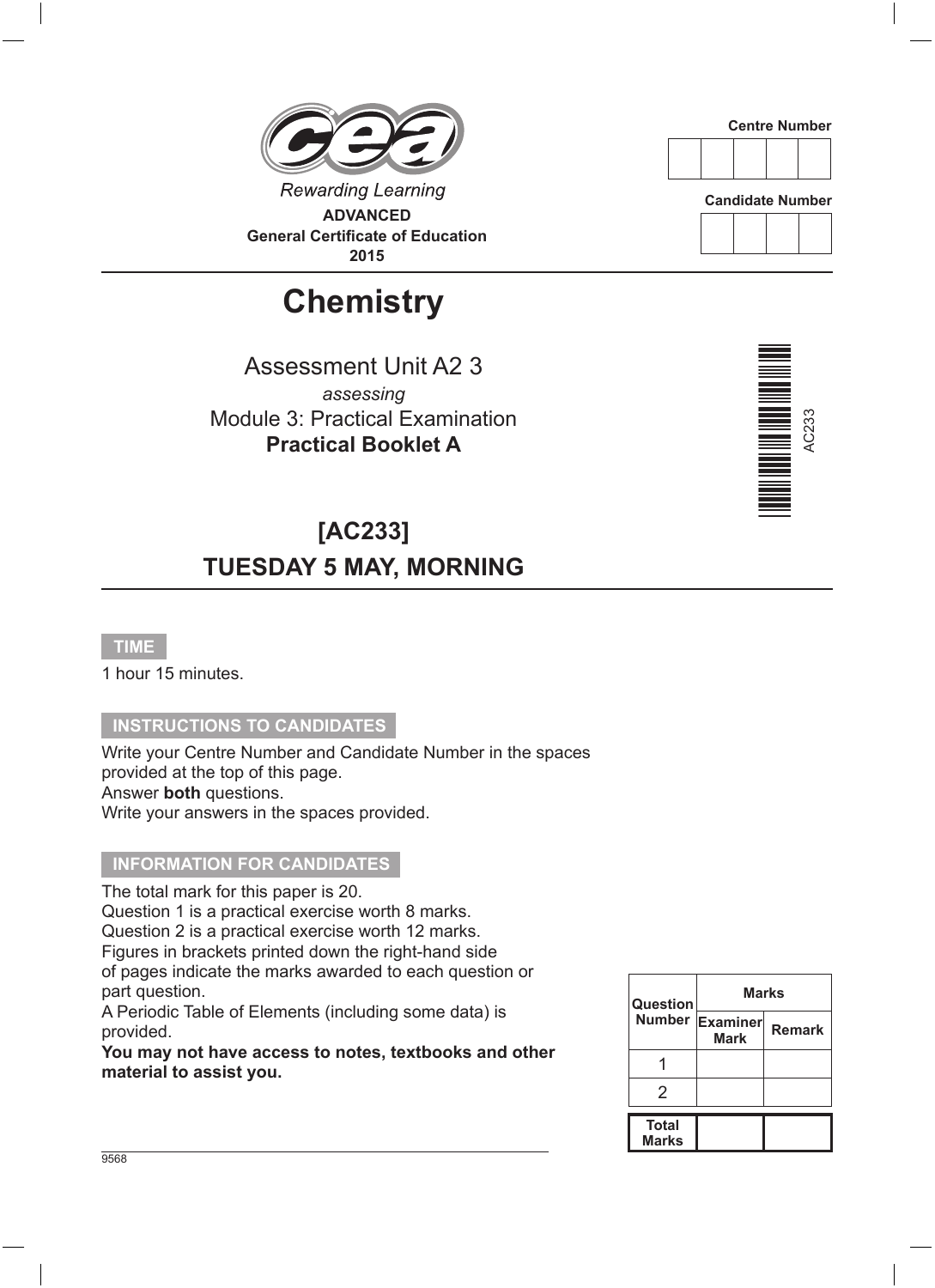**BLANK PAGE**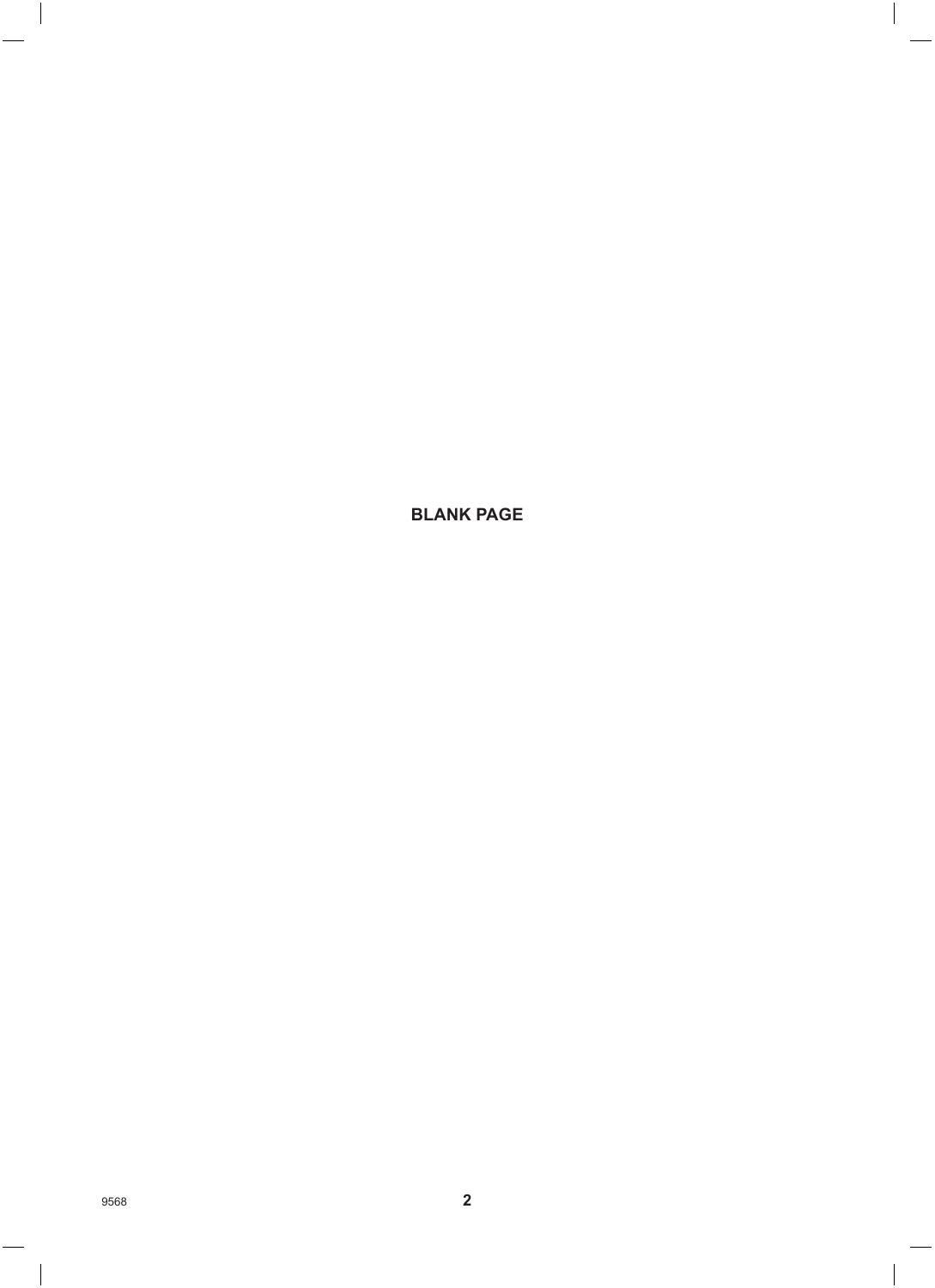#### **Safety glasses must be worn at all times and care should be exercised during the practical examination.**

#### **1 Titration exercise**

You are required to titrate standard sodium thiosulfate solution against iodine liberated by the reaction of a solution of potassium iodate(V) with acidified potassium iodide solution.

You are provided with the following:

- $\bullet$  a solution of potassium iodate(V)
- four  $20 \text{ cm}^3$  portions of sulfuric acid
- potassium iodide solution
- sodium thiosulfate solution of concentration 0.10mol dm−<sup>3</sup>
- starch indicator
- 1. Rinse and fill the burette with the appropriate solution.
- 2. Use a measuring cylinder to pour  $10 \text{ cm}^3$  of potassium iodide solution into a  $250 \,\mathrm{cm}^3$  conical flask.
- 3. Add 20 cm<sup>3</sup> of dilute sulfuric acid to the solution in the conical flask.
- 4. Use a measuring cylinder to add  $5 \text{ cm}^3$  of potassium iodate(V) solution to the acidified potassium iodide solution.
- 5. Titrate 0.10 mol  $dm^{-3}$  sodium thiosulfate solution against the iodine formed.

Present your results in a suitable table and calculate the average titre.

#### **Results table**

**Examiner** 

**Mark Remark**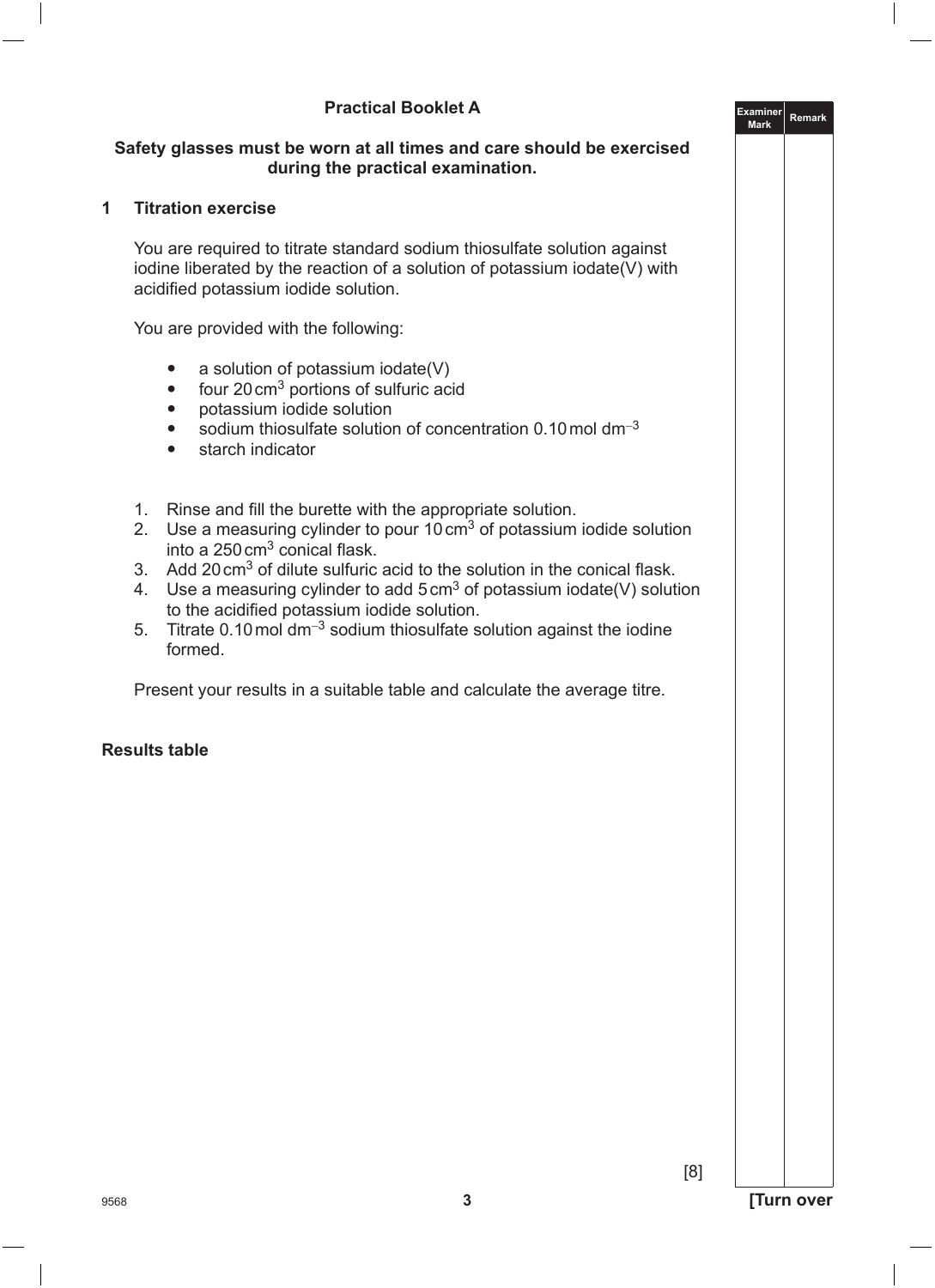#### **2 Observation exercise**

**(a)** You are provided with a salt, labelled **X**. Carry out the following tests on **X** and record your observations in the table below.

**Examiner** 

**Mark Remark**

|                | <b>Test</b>                                                                                                                                                               | <b>Observations</b> |
|----------------|---------------------------------------------------------------------------------------------------------------------------------------------------------------------------|---------------------|
| 1              | Describe the appearance<br>of $X$ .                                                                                                                                       | $[1]$               |
| $\mathbf{2}$   | Add 3 spatula measures of X<br>to 20 $cm3$ of water and stir<br>until there is no further<br>change. Use this solution for<br>tests $3, 4$ and $5.$                       | $[1]$               |
| 3              | (a) In a fume cupboard add<br>5 drops of concentrated<br>ammonia solution to 2 cm <sup>3</sup> of<br>the solution of $X$ in a test<br>tube.                               |                     |
|                | (b) Add a further $5 \text{ cm}^3$<br>of concentrated ammonia<br>solution to the test tube.                                                                               | $[2]$               |
| 4              | (a) Add 5 drops of sodium<br>hydroxide solution to $2 \text{ cm}^3$ of<br>the solution of $X$ in a test<br>tube.                                                          |                     |
|                | (b) Add a further $5 \text{ cm}^3$ of<br>sodium hydroxide solution to<br>the test tube.                                                                                   | [2]                 |
| 5              | Add $2 \text{ cm}^3$ of barium chloride<br>solution to a test tube<br>containing $2 \text{ cm}^3$ of the<br>solution of X.                                                | [1]                 |
| 6              | Place a half spatula measure<br>of <b>X</b> onto a watch glass in a<br>fume cupboard. Wearing<br>gloves, slowly add 10 drops<br>of concentrated sulfuric acid<br>to $X$ . | $[1]$               |
| $\overline{7}$ | Place a spatula measure of<br>X in a dry boiling tube. Heat<br>the boiling tube gently.                                                                                   |                     |
|                |                                                                                                                                                                           | $[2]$               |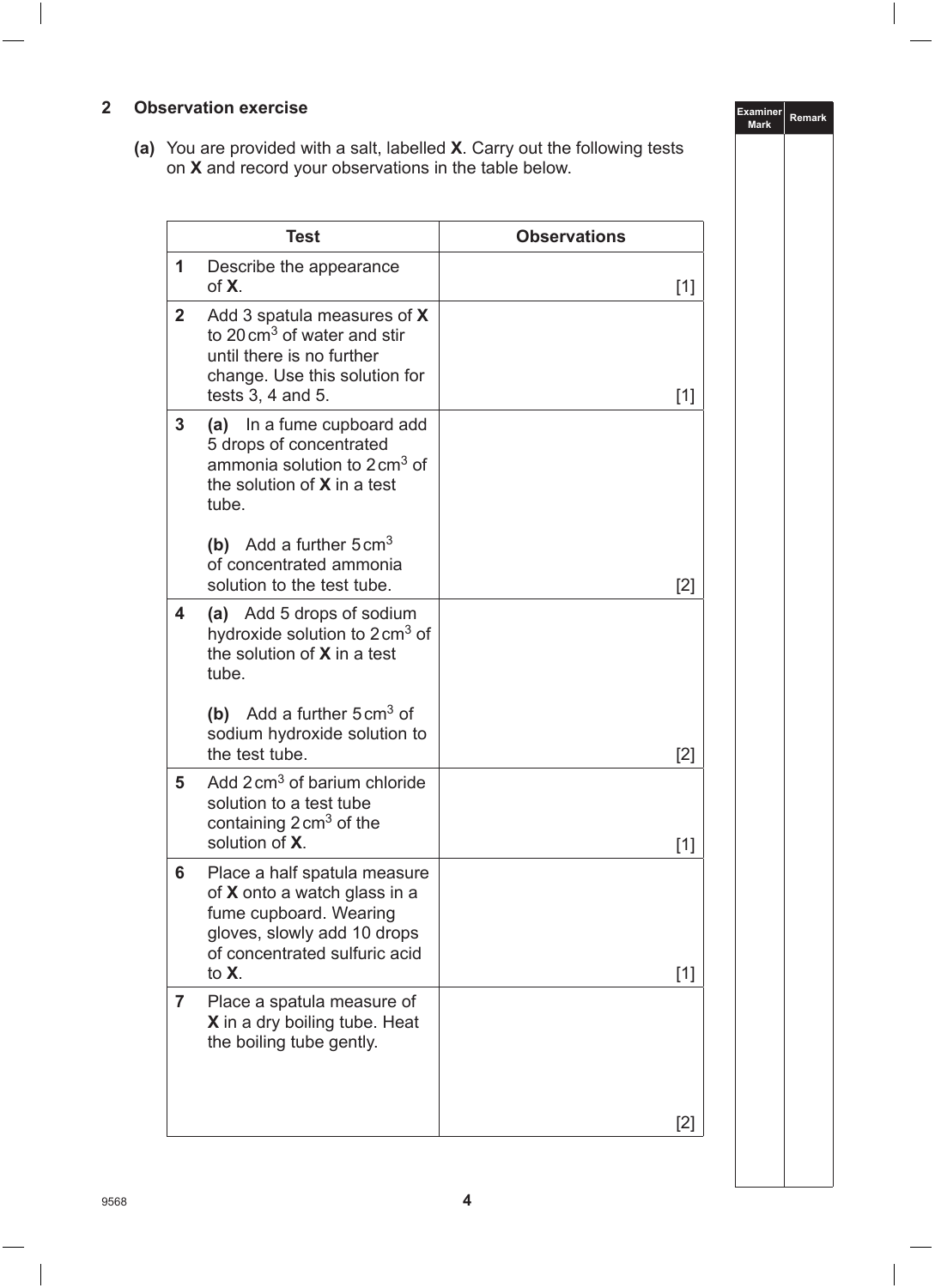**(b)** You are provided with an organic liquid labelled **Y**. Carry out the following tests and record your observations in the table below.

N.B. Water bath filled using hot water from a kettle.

|              | <b>Test</b>                                                                                                                                                         | <b>Observations</b> |
|--------------|---------------------------------------------------------------------------------------------------------------------------------------------------------------------|---------------------|
|              | Add 10 drops of Y to $2 \text{ cm}^3$ of<br>acidified potassium<br>dichromate solution in a test<br>tube. Place the test tube in a<br>hot water bath for 5 minutes. |                     |
| $\mathbf{2}$ | Add 1 cm <sup>3</sup> of <b>Y</b> to 2 cm <sup>3</sup> of<br>Fehling's solution in a test<br>tube. Place the test tube in a<br>hot water bath for 5 minutes.        |                     |

**Examiner Mark Remark**

### **THIS IS THE END OF THE QUESTION PAPER**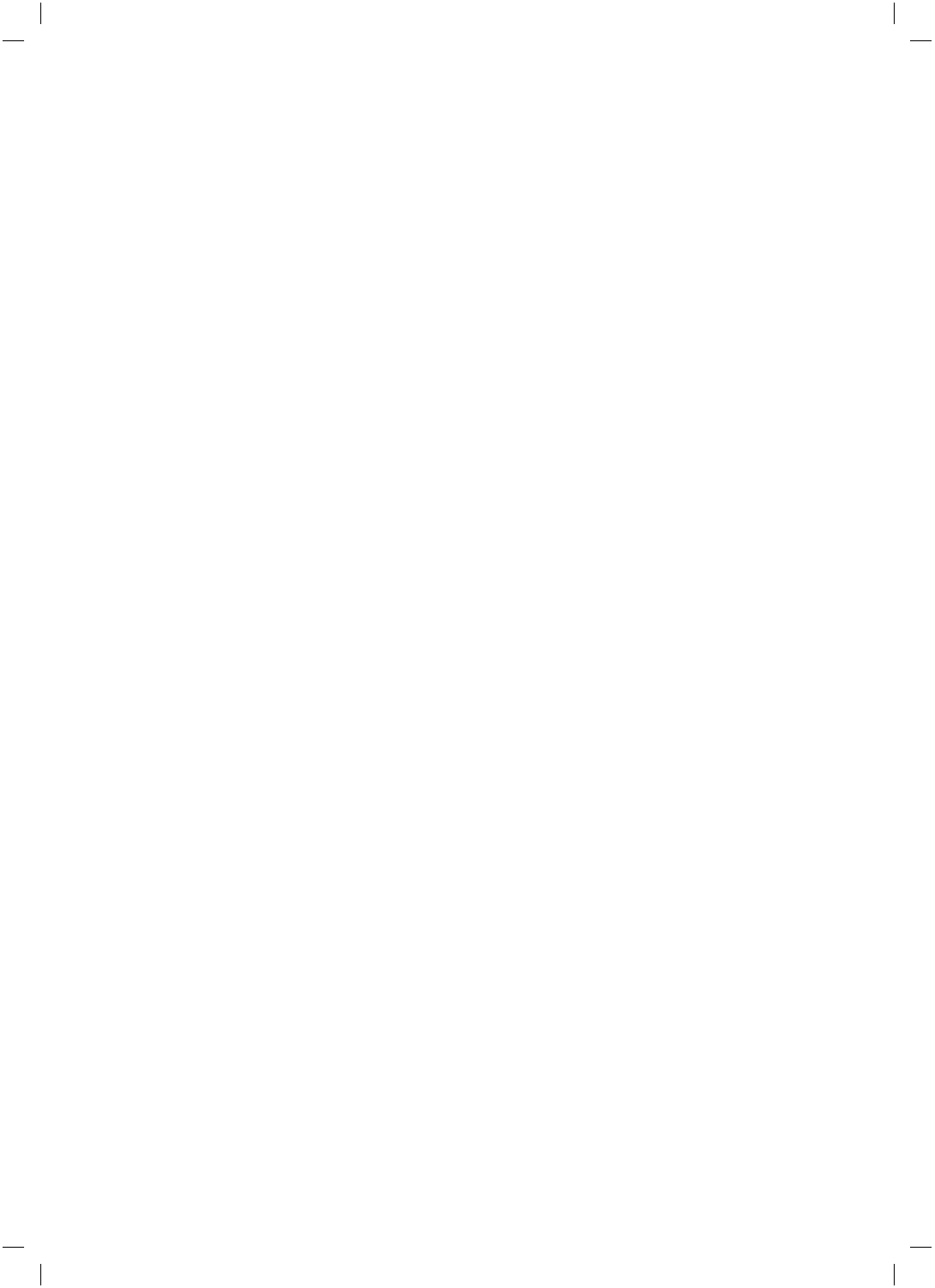Permission to reproduce all copyright material has been applied for. In some cases, efforts to contact copyright holders may have been unsuccessful and CCEA will be happy to rectify any omissions of acknowledgement in future if notified.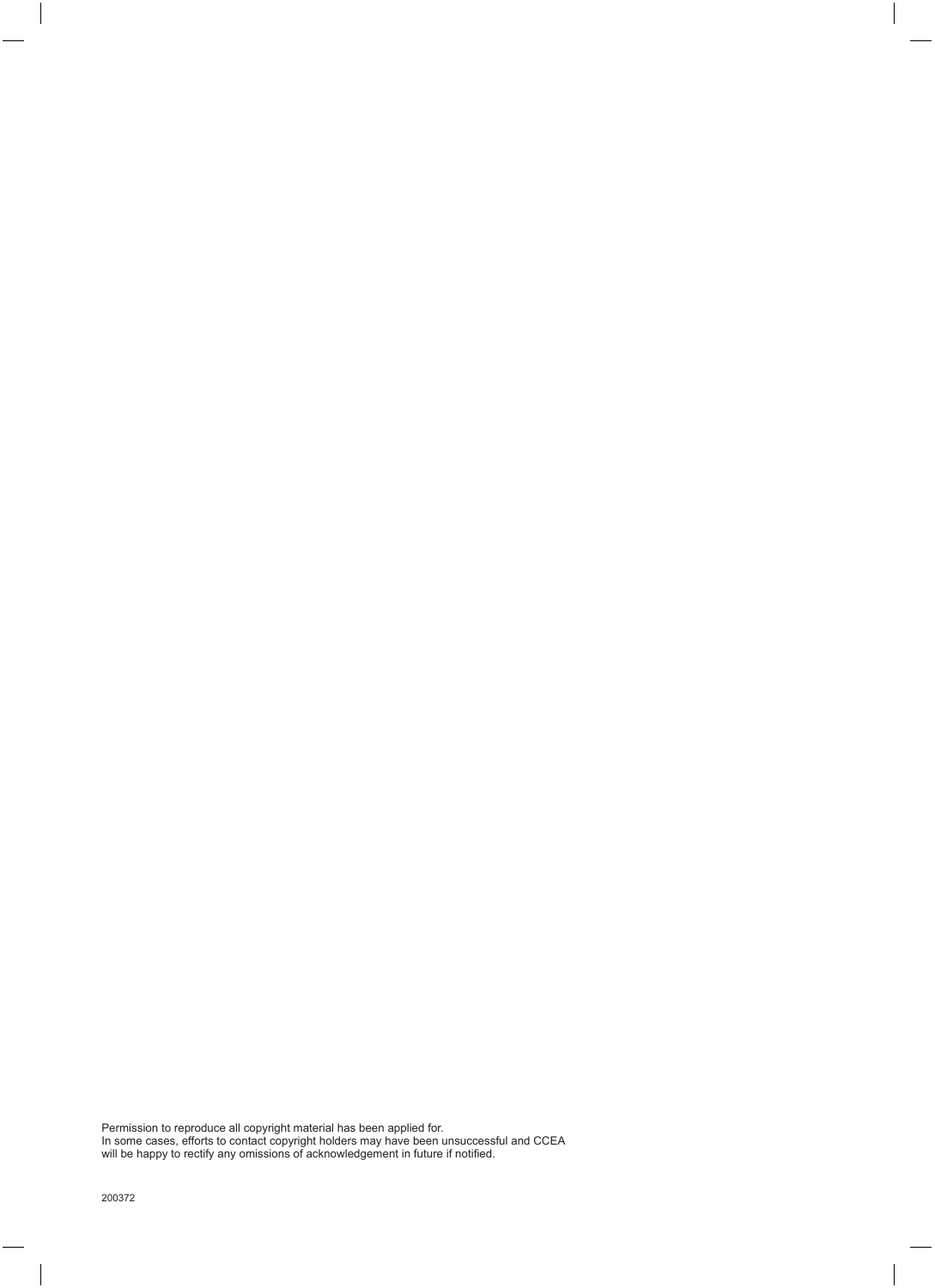

**ADVANCED General Certificate of Education 2015**

# **Chemistry**

## Assessment Unit A2 3

*assessing* Module 3: Practical Examination **Practical Booklet A**

 **[AC233]**

**TUESDAY 5 MAY, MORNING**



# **APPARATUS AND MATERIALS LIST**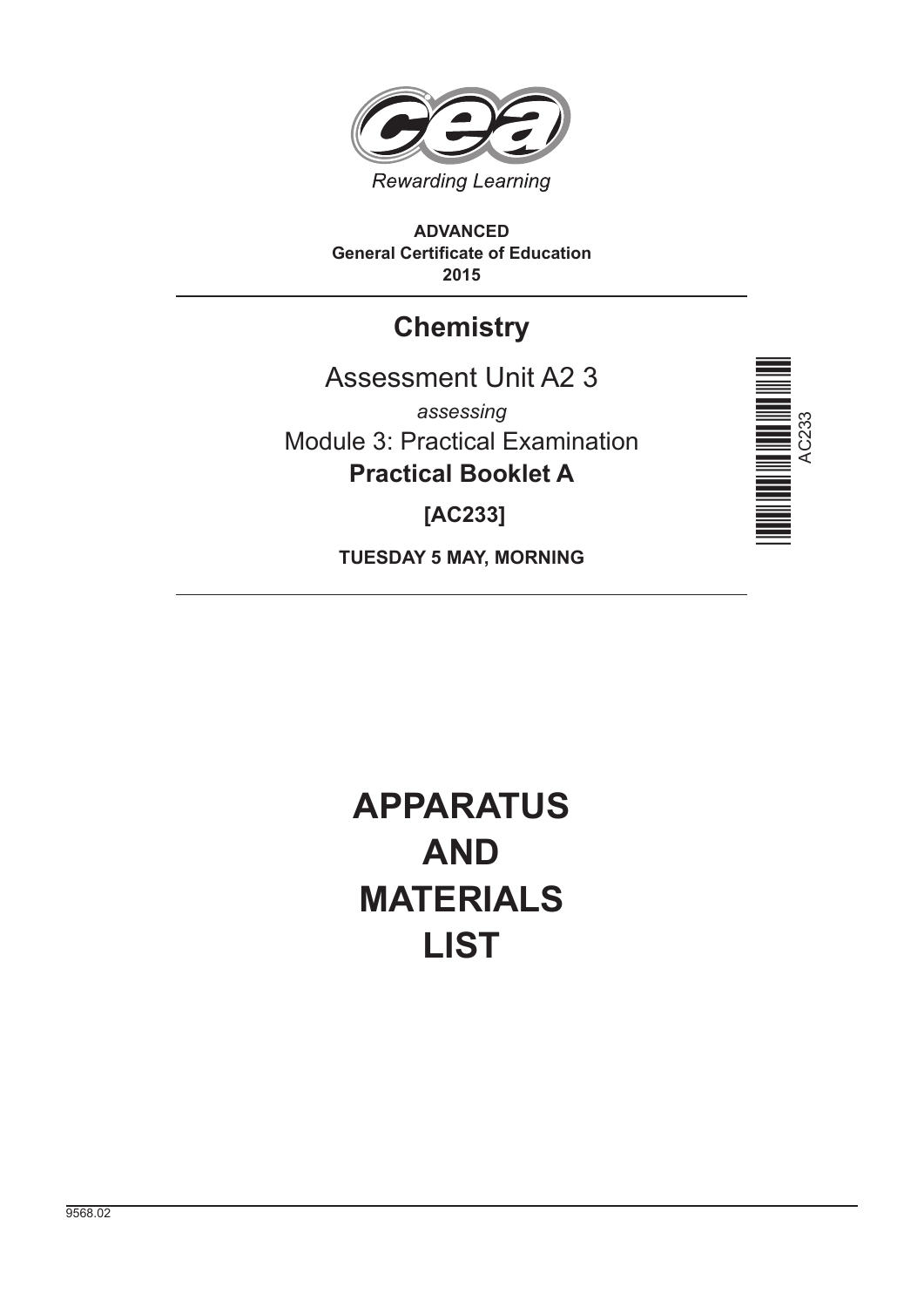#### **Advice for centres**

- All chemicals used should be at least laboratory reagent specification and labelled with appropriate safety symbols, e.g. irritant.
- For centres running multiple sessions candidates for the later session should be supplied with clean, dry glassware. If it is not feasible then glassware from the first session should be thoroughly washed, rinsed with deionised water and allowed to drain.
- **Ensure all chemicals are in date otherwise expected observations may not be seen.**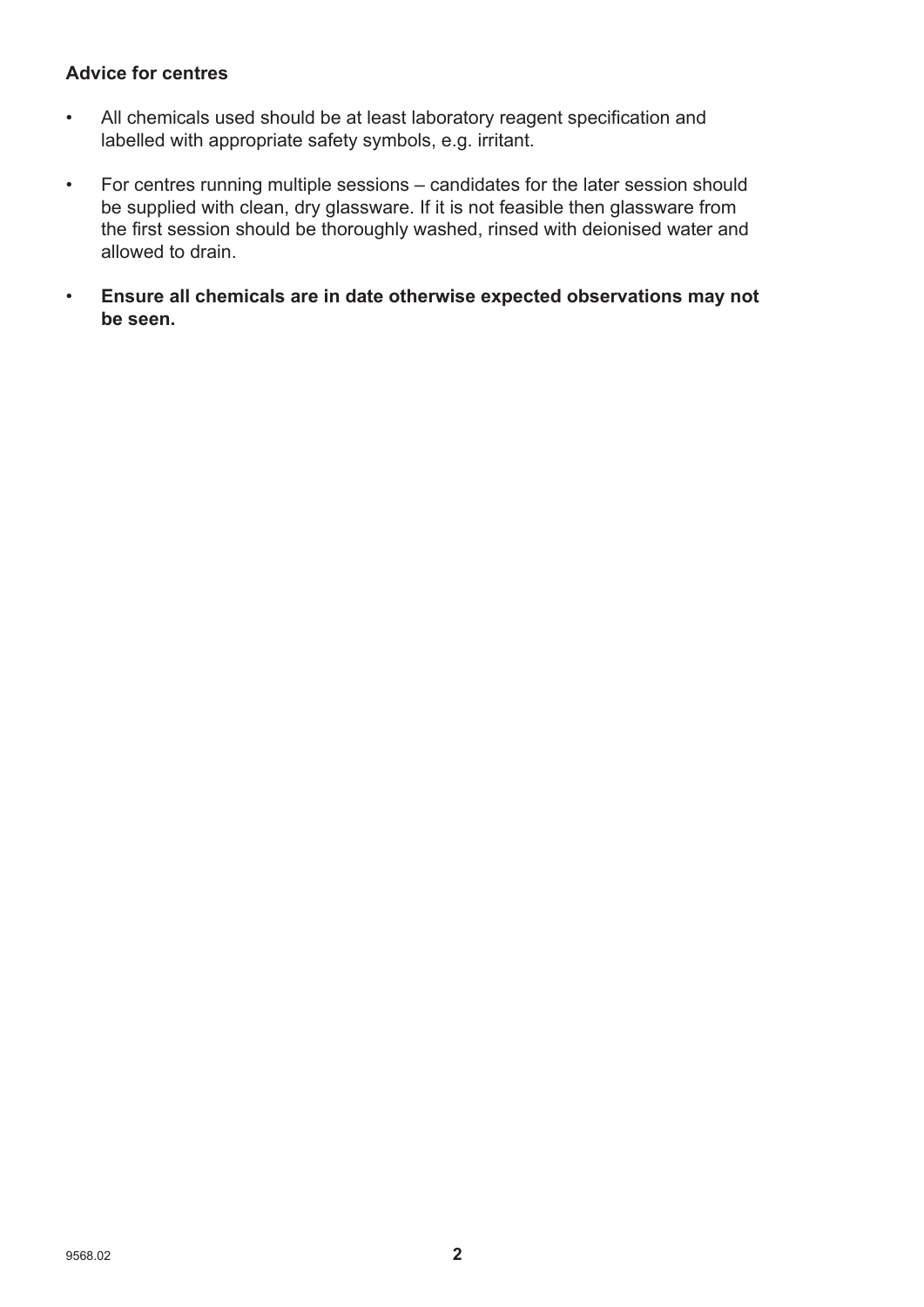#### **Practical Examination**

Each candidate must be supplied with safety goggles or glasses.

#### **Question 1**

Each candidate must be supplied with:

- one 50 cm<sup>3</sup> burette of at least class B quality;
- a funnel for filling the burette;
- a retort stand and clamp;
- $\bullet$  a beaker of 100 cm<sup>3</sup> capacity;
- $\cdot$  two 10 cm<sup>3</sup> measuring cylinders;
- a plastic dropper;
- three conical flasks of  $250 \text{ cm}^3$  capacity;
- a white tile or white paper;
- a wash bottle containing deionised water;
- 150 cm<sup>3</sup> of 0.10 mol dm<sup>-3</sup> sodium thiosulfate solution labelled **sodium thiosulfate solution 0.10 mol dm–3**;
- sulfuric acid 4  $\times$  20 cm<sup>3</sup> portions of approximately 2 mol dm<sup>-3</sup> sulfuric acid solution labelled **sulfuric acid, corrosive** and **irritant**;
- 4 × 10 cm3 portions of 1M potassium iodide solution, labelled **potassium iodide solution**;
- 150 cm<sup>3</sup> of approximately 0.10 mol dm<sup>-3</sup> potassium iodate(V) solution labelled **potassium iodate(V) solution** and **oxidising**;
- starch indicator 2% (w/v) with dropper. Add 2g of starch to a small amount of water, make into a paste. Make up to 100 cm<sup>3</sup> in boiling water. Labelled **starch indicator**.

Appropriate amounts should be prepared for the total number of candidates taking the examination.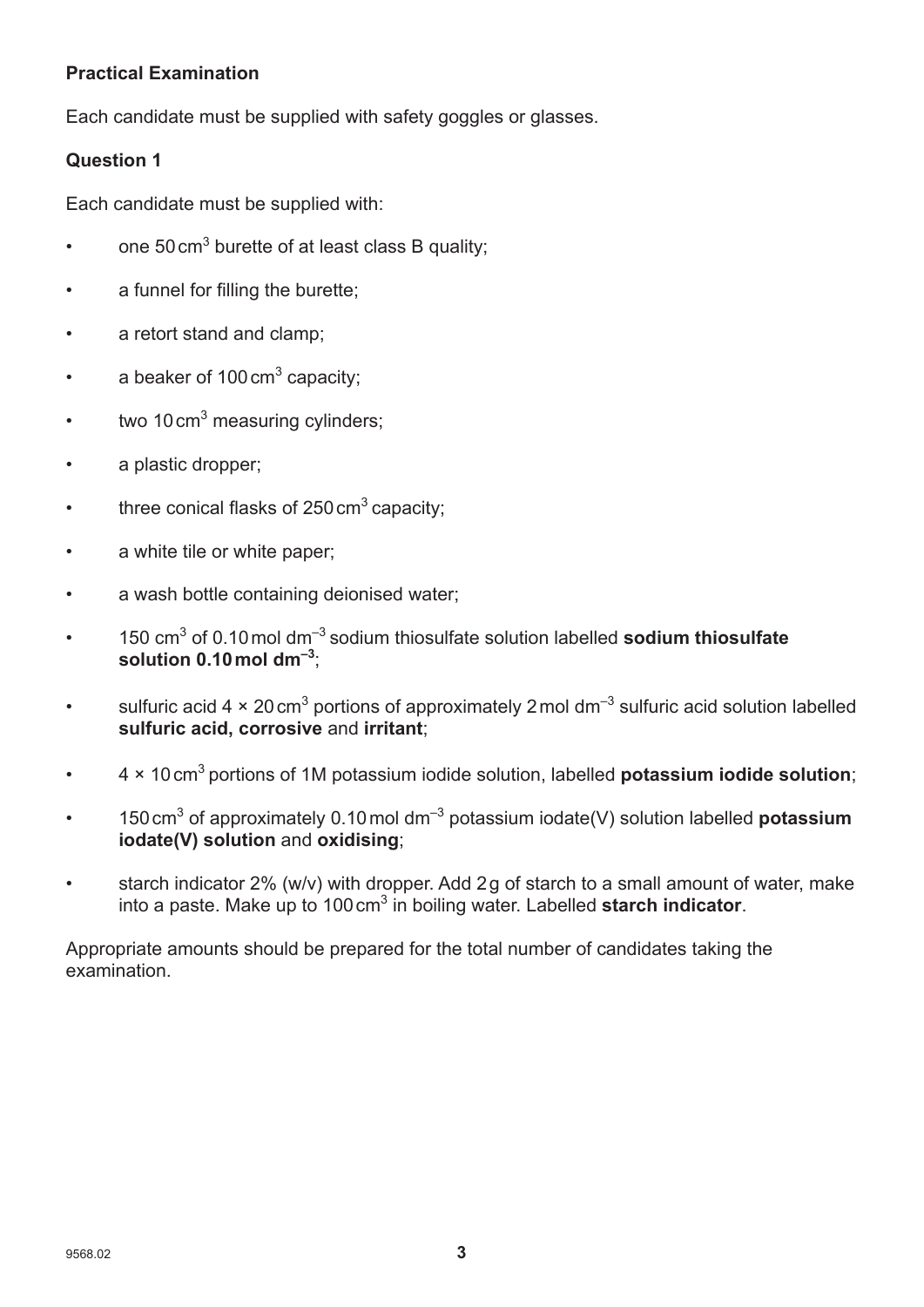#### **Question 2**

Candidates should have access to a fume cupboard.

Each candidate must be supplied with:

- small beaker (100 cm<sup>3</sup>);
- six test tubes:
- one boiling tube;
- a test tube rack;
- a spatula;
- a heatproof mat:
- a Bunsen burner;
- several plastic droppers;
- one 250 cm<sup>3</sup> beaker;
- one pair of gloves;
- tongs;
- a watch glass:
- about 3.0 g of hydrated iron(II) sulfate, labelled **X**;
- about 10 cm<sup>3</sup> of barium chloride solution in a reagent bottle/beaker labelled **barium chloride solution**. This solution should be approximately  $0.1 M$  (20.8 g/dm<sup>3</sup> for BaCl<sub>2</sub> or 24.4 g/dm $^3$  for BaCl $_2$ .2H $_2$ O);
- about 10 cm<sup>3</sup> of sodium hydroxide solution in a reagent bottle/beaker labelled **sodium hydroxide solution** and **corrosive**. This solution should be approximately 2 mol dm–3;
- a reagent bottle containing concentrated ammonia solution labelled **concentrated ammonia solution** and **irritant** (Placed in fume cupboard);
- a reagent bottle containing concentrated sulfuric acid labelled **concentrated sulfuric acid** and **corrosive** (Placed in fume cupboard);
- about 10 cm<sup>3</sup> of ethanal in a stoppered container labelled **Y, flammable** and **harmful**;
- 10 cm<sup>3</sup> of Fehling's solution (a mix of equal volumes of Fehling's No 1 and Fehlings No 2) labelled **Fehling's solution** and **corrosive**;
- about 5 cm<sup>3</sup> of potassium dichromate(VI) solution in a stoppered reagent bottle labelled **acidified potassium dichromate solution** and **irritant**. This solution should be about 0.1 mol dm<sup>-3</sup>, made by dissolving 30 g of potassium dichromate(VI) in 100 cm<sup>3</sup> of 1 mol dm<sup>-3</sup> sulfuric acid and made up to 1 dm<sup>3</sup> with deionised water;
- access to a kettle.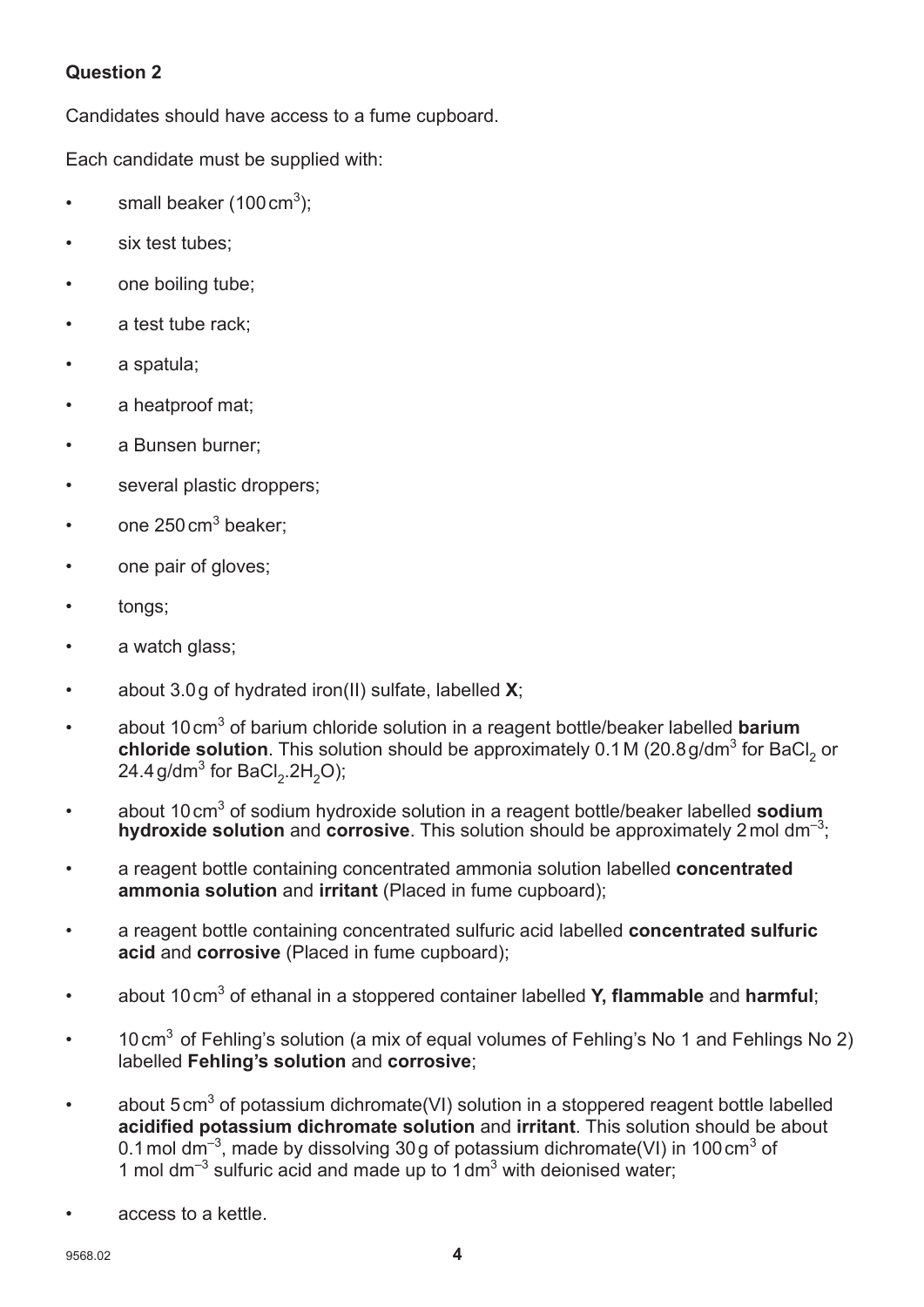#### **Risk Assessment**

The risk assessment below applies both to the preparation of the materials for the practical examination as well as the conducting of the examination.

Care should be taken when handling glassware, and breakages should be removed immediately and disposed of safely.

Candidates should only conduct the tasks as described in the practical exam.

Under no circumstances should ethanal be heated with a naked flame; a water bath must be used. If hot water is obtained from a kettle, the kettle should be PAT tested and be labelled as such.

#### **Question 1**

#### **Sodium thiosulfate is low hazard, if contact is made with eyes or mouth wash with water.**

EMERGENCY ACTION

- In the eye. Flood the eye with gently-running tap water for 10 minutes. See a doctor if pain persists.
- Swallowed. Do no more than wash out the mouth with water. Do **not** induce vomiting. Sips of water may help cool the throat and help keep the airway open. See a doctor.
- Spilt on the skin or clothing. Brush solid off contaminated clothing. Rinse clothing or the skin as necessary.
- Spilt on the floor, bench, etc. Brush up solid spills, trying to avoid raising dust, then wipe with a damp cloth. Wipe up solution spills with a cloth and rinse it well.

**Sulfuric acid (2.0 M) is corrosive and can cause severe burns, care should be taken to avoid contact with skin and eyes. If handling larger quantities gloves should be worn.**

#### EMERGENCY ACTION

- In the eve. Flood the eve with gently-running tap water for 10 minutes. See a doctor.
- Swallowed. Do no more than wash out the mouth with water. Do **not** induce vomiting. Sips of water may help cool the throat and help keep the airway open. See a doctor.
- Spilt on the skin or clothing. Remove contaminated clothing. Especially with concentrated acid, quickly use a *dry* cloth or paper towel to wipe as much liquid as possible off the skin. Then drench the skin with plenty of water. If a large area is affected or blistering occurs, see a doctor.
- Spilt on the floor, bench etc. Wipe up small amounts with a damp cloth and rinse it well. For larger amounts and especially for (moderately) concentrated acid, cover with mineral absorbent (e.g. cat litter) and scoop into a bucket. Neutralise with sodium carbonate. Rinse with plenty of water.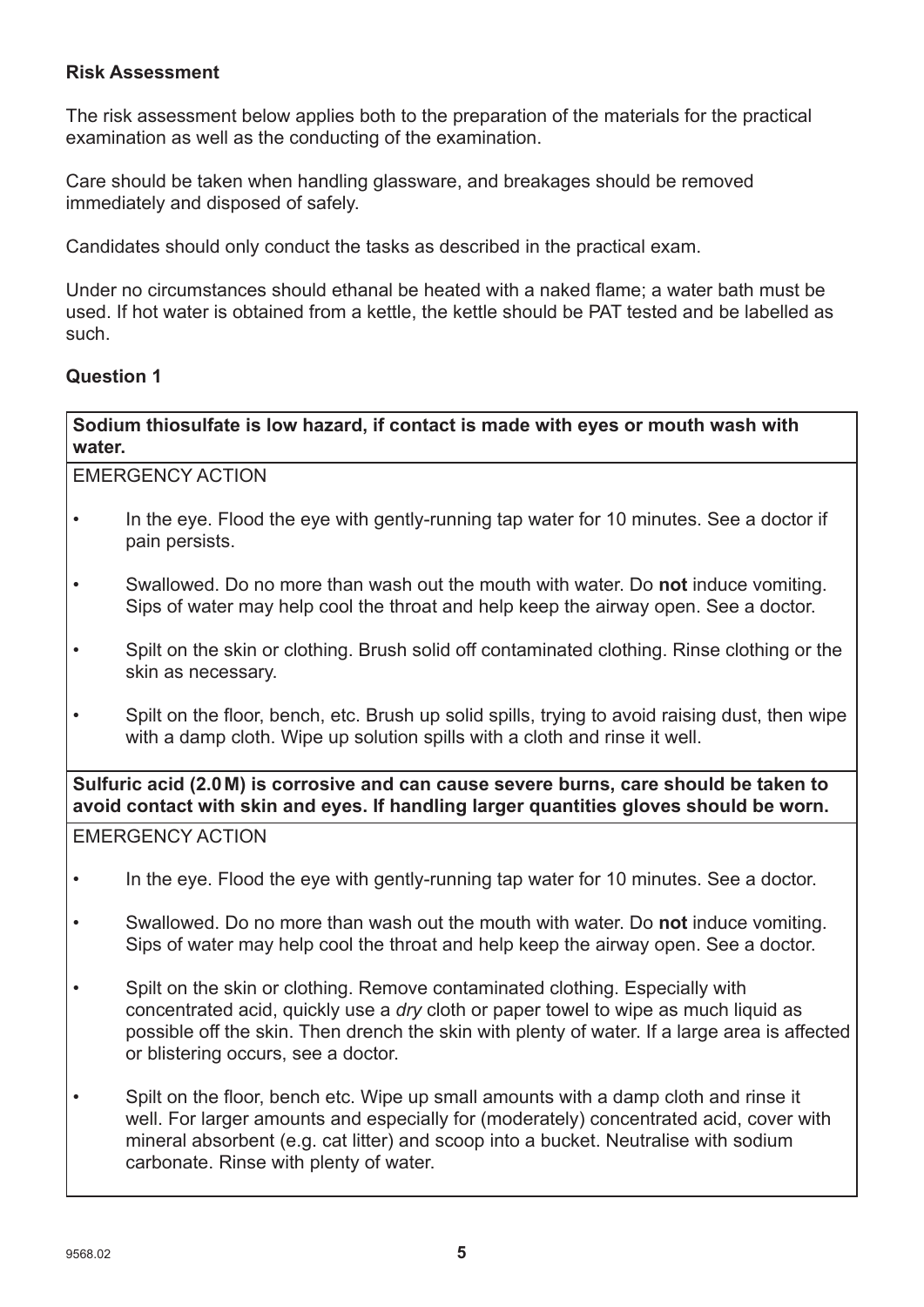### **Potassium iodide is low hazard, if contact is made with eyes or mouth wash with water.** EMERGENCY ACTION

### • In the eye. Flood the eye with gently-running tap water for 10 minutes. See a doctor if pain persists.

- Swallowed. Do no more than wash out the mouth with water. Do **not** induce vomiting. Sips of water may help cool the throat and help keep the airway open. See a doctor.
- Spilt on the skin or clothing. Brush solid off contaminated clothing. Rinse clothing or the skin as necessary.
- Spilt on the floor, bench etc. Brush up solid spills, trying to avoid raising dust, then wipe with a damp cloth. Wipe up solution spills with a cloth and rinse it well.

**Potassium iodate is an oxidising agent and may also cause irritation to the skin and eyes, care should be taken to avoid contact with the skin.**

EMERGENCY ACTION

- In the eye. Flood the eye with gently-running tap water for 10 minutes. See a doctor if pain persists.
- Swallowed. Do no more than wash out the mouth with water. Do **not** induce vomiting. Sips of water may help cool the throat and help keep the airway open. See a doctor.
- Spilt on the skin or clothing. Brush solid off contaminated clothing. Rinse clothing or the skin as necessary.
- Spilt on the floor, bench, etc. Brush up solid spills, trying to avoid raising dust, then wipe with a damp cloth. Wipe up solution spills with a cloth and rinse it well.
- Disposal. 50 g should be dissolved in 1 litre of water before pouring down a drain.

#### **Starch solution may be an irritant to the skin and eyes.**

If contact is made with skin or eyes it should be flushed with copious amounts of water and medical advice sought if necessary.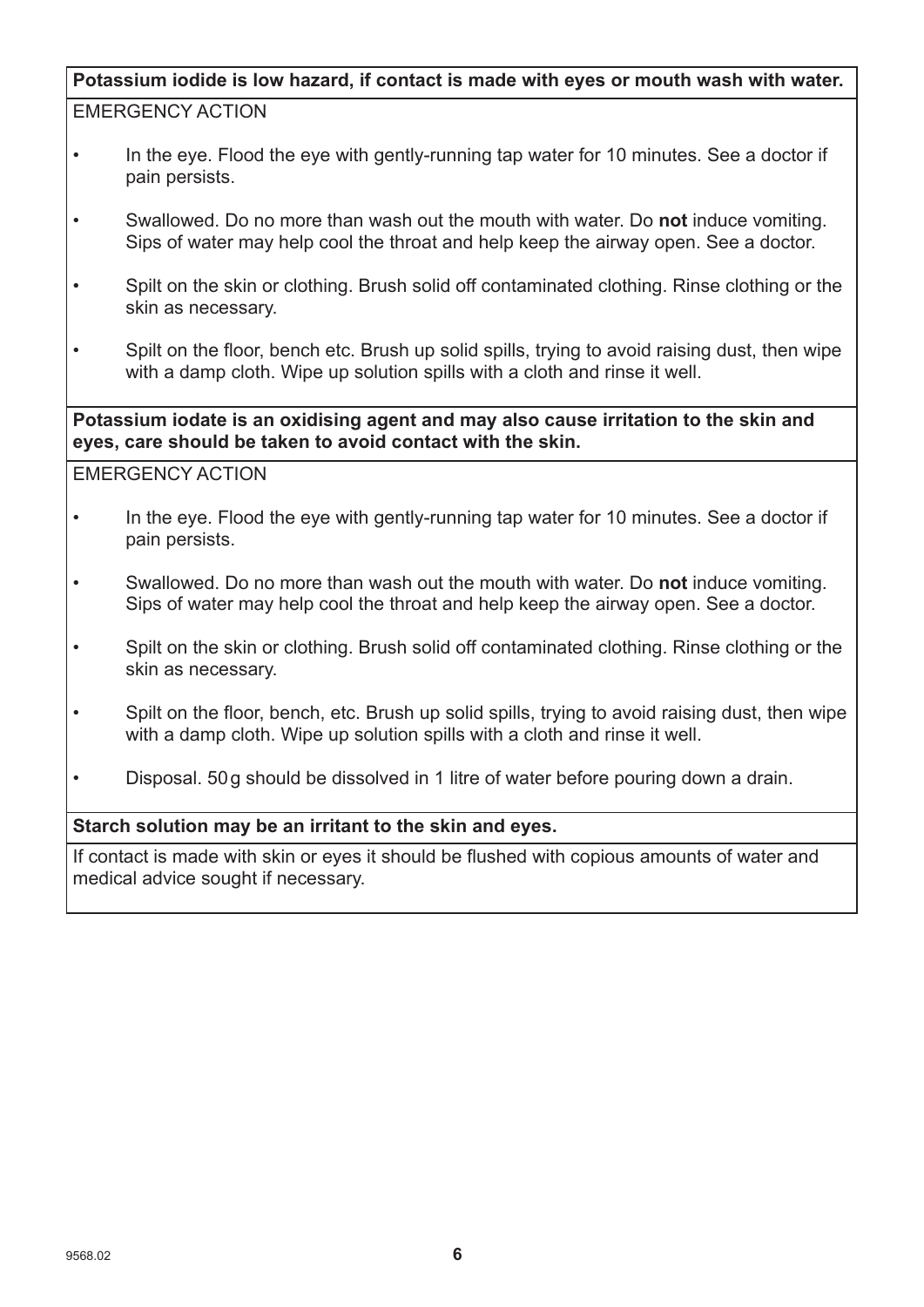#### **Question 2**

#### **Iron sulfate is harmful if swallowed.**

#### EMERGENCY ACTION

- In the eye. Flood the eye with gently-running tap water for at least 10 minutes. See a doctor.
- Swallowed. Do no more than wash out the mouth with water. Do **not** induce vomiting. Sips of water may help cool the throat and help keep the airway open. See a doctor.
- Dust breathed in. Remove the casualty to fresh air. See a doctor if breathing is difficult.
- Spilt on the skin or clothing. Remove contaminated clothing and rinse it. Wash off the skin with plenty of water.
- Spilt on the floor, bench, etc. Scoop up solid (take care not to raise dust). Wipe up small solution spills or any traces of solid with cloth. For larger spills use mineral absorbent (e.g. cat litter).
- Disposal. Dilute to below 0.2 M and pour down a drain.

**Barium chloride is toxic if swallowed, harmful by inhalation and irritating to the eyes, skin and lungs. Wash hands after handling barium compounds.**

EMERGENCY ACTION

- In the eye. Flood the eye with gently-running tap water for at least 20 minutes. See a doctor. If a visit to hospital is necessary, continue washing the eye during the journey in an ambulance.
- Swallowed. Do no more than wash out the mouth with water. Do **not** induce vomiting. Sips of water may help cool the throat and help keep the airway open. See a doctor.
- Spilt on the skin or clothing. Remove contaminated clothing. Drench the skin with plenty of water. If a large area is affected or blistering occurs, see a doctor.
- Spilt on the floor, bench, etc. Wipe up small amounts with a damp cloth and rinse it well. For larger amounts, and especially for (moderately) concentrated solutions, cover with mineral absorbent (e.g. cat litter) and scoop into a bucket. Rinse with plenty of water.
- Disposal. Dilute to below 0.05 M and pour down a drain.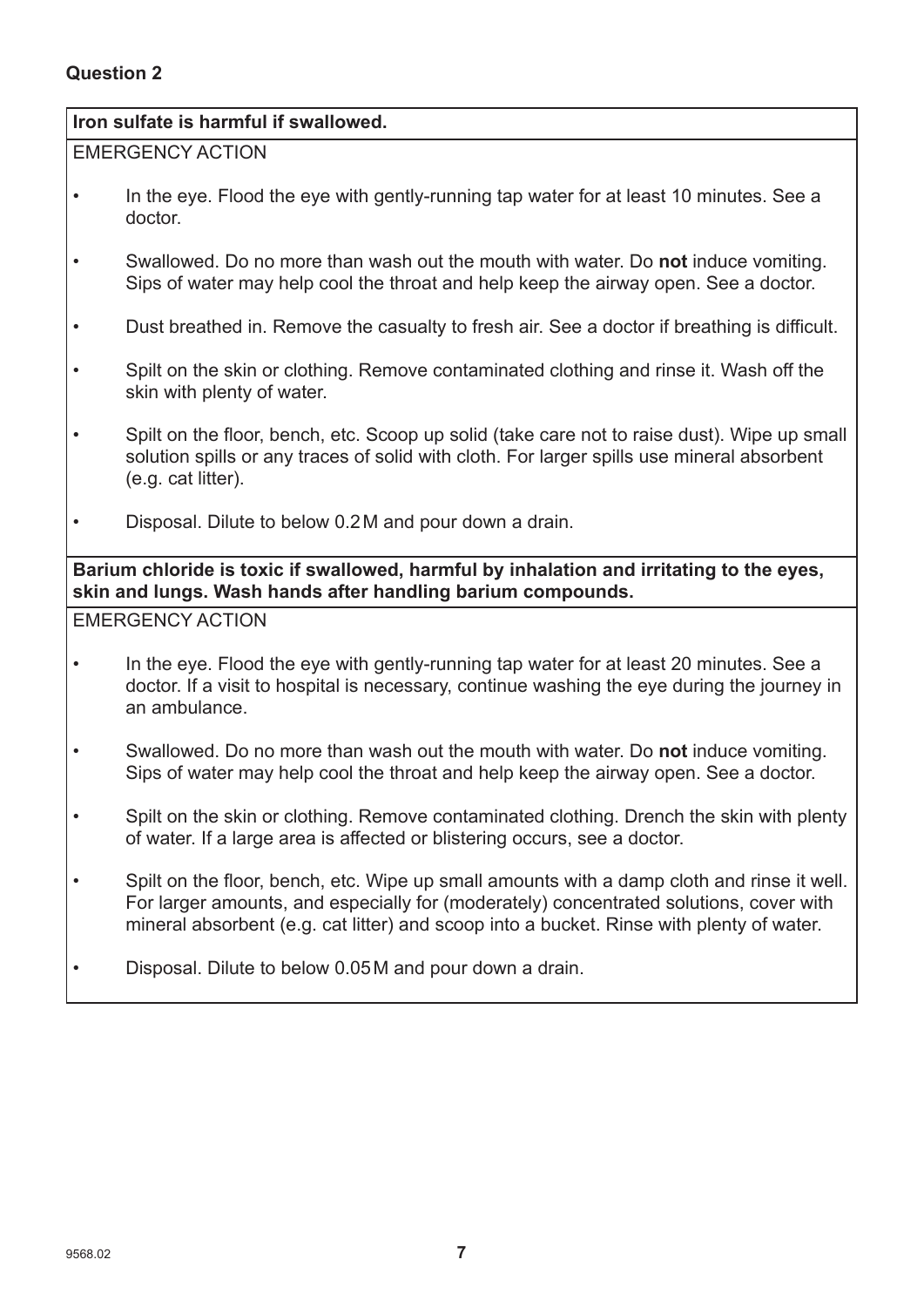**Sodium hydroxide. It causes severe burns; it is particularly dangerous to the eyes. Small amounts should be used. Gloves should be worn if larger amounts are used.**

EMERGENCY ACTION

- In the eye. Flood the eye with gently-running tap water for at least 20 minutes. See a doctor. If a visit to hospital is necessary, continue washing the eye during the journey in an ambulance.
- Swallowed. Do no more than wash out the mouth with water. Do **not** induce vomiting. Sips of water may help cool the throat and help keep the airway open. See a doctor.
- Spilt on the skin or clothing. Remove contaminated clothing. Drench the skin with plenty of water. If a large area is affected or blistering occurs, see a doctor.
- Spilt on the floor, bench, etc. Wipe up small amounts with a damp cloth and rinse it well. For larger amounts and especially for (moderately) concentrated solutions, cover with mineral absorbent (e.g. cat litter) and scoop into a bucket. Neutralise with citric acid. Rinse with plenty of water.

**Ammonia solution is corrosive and causes burns and is dangerous to the eyes, goggles should be worn, and ammonia causes severe internal damage if swallowed.**

EMERGENCY ACTION

- In the eye. Flood the eye with gently-running tap water for at least 20 minutes (for alkalis). See a doctor. If it is necessary to go to hospital continue washing the eye during the journey in an ambulance.
- Vapour breathed in. Remove the casualty to fresh air. Call a doctor if breathing is difficult.
- Swallowed. Do no more than wash out the mouth with water. Do **not** induce vomiting. Sips of water may help cool the throat and help keep the airway open. See a doctor.
- Spilt on the skin or clothing. Remove contaminated clothing. Drench the skin with plenty of water. If a large area is affected or blistering occurs, see a doctor.
- Spilt on the floor, bench etc.

**Consider the need to evacuate the laboratory and open windows** if large amounts are spilt and especially for (moderately) concentrated solutions. Cover with mineral absorbent (e.g. cat litter) and scoop into a bucket. Neutralise with citric acid. Rinse with plenty of water. Wipe up small amounts with a damp cloth and rinse it well.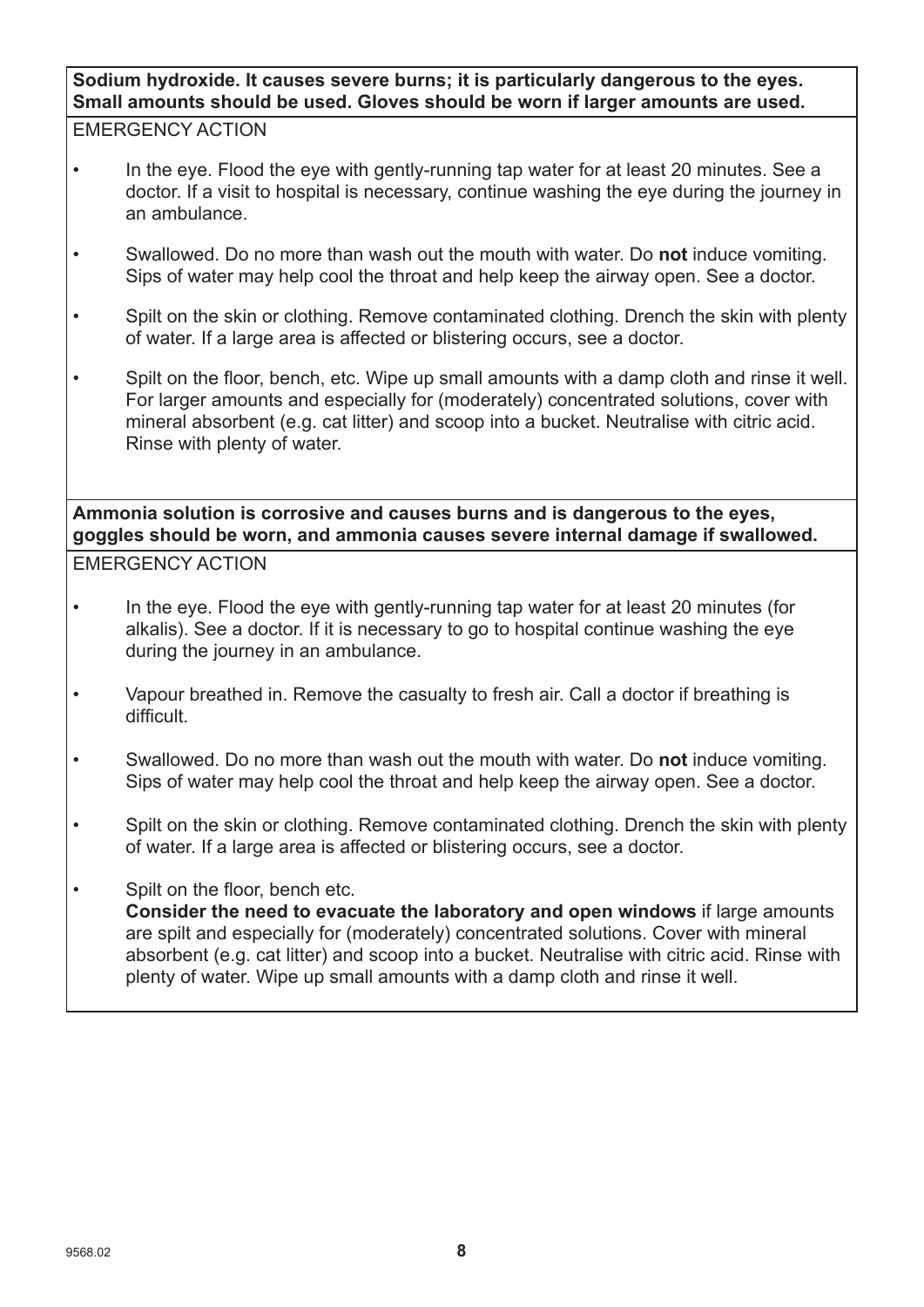**Sulfuric acid is corrosive, causing severe burns and reacts violently with water. If handling larger amounts, gloves could be worn.**

#### EMERGENCY ACTION

- In the eye. Flood the eye with gently-running tap water for 10 minutes. See a doctor.
- Swallowed. Do no more than wash out the mouth with water. Do **not** induce vomiting. Sips of water may help cool the throat and help keep the airway open. See a doctor.
- Spilt on the skin or clothing. Remove contaminated clothing. Especially with concentrated acid, quickly use a *dry* cloth or paper towel to wipe as much liquid as possible off the skin. Then drench the skin with plenty of water. If a large area is affected or blistering occurs, see a doctor.
- Spilt on the floor, bench, etc. Wipe up small amounts with a damp cloth and rinse it well. For larger amounts, and especially for (moderately) concentrated acid, cover with mineral absorbent (e.g. cat litter) and scoop into a bucket. Neutralise with sodium carbonate. Rinse with plenty of water.

**Ethanal is extremely flammable and can be irritating to the eyes and respiratory system. Ethanal may boil spontaneously and should be cooled before use.**

EMERGENCY ACTION

- In the eye. Immediately rinse the eye with gently-running water for 10 minutes. See a doctor.
- Vapour breathed in. Remove the casualty to fresh air. Keep him/her warm. See a doctor if breathing is difficult.
- Swallowed. Do no more than wash out the mouth with water. Do **not** induce vomiting. Sips of water may help cool the throat and help keep the airway open. See a doctor.
- Spilt on the skin or clothing. Remove contaminated clothing. Wash the affected area and clothing with plenty of water.
- Spilt on the floor, bench etc. Put out all Bunsen burner flames. Wipe up small amounts with a cloth and rinse it well. For larger amounts, open all windows, cover with mineral absorbent (e.g. cat litter), and scoop into a bucket and add water.

**Fehling's solution contains concentrated sodium hydroxide solution (see entry for sodium hydroxide above) as well as copper(II) sulfate which is low hazard.**

EMERGENCY ACTION (see sodium hydroxide above)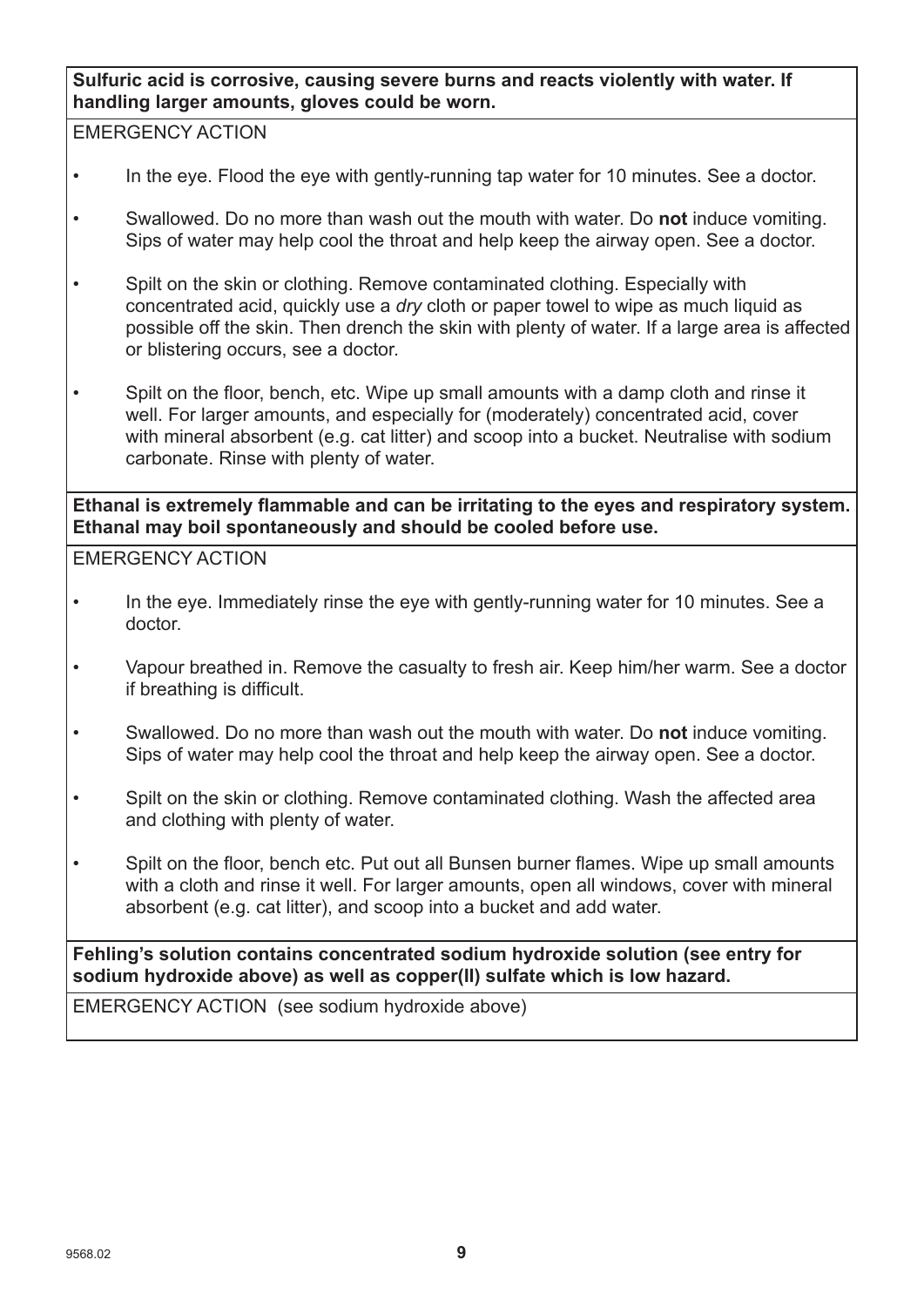**Potassium dichromate is toxic by inhalation and if swallowed may cause ulcers. Potassium dichromate is also oxidising and may be carcinogenic by inhalation, however inhalation is unlikely in school use.**

#### EMERGENCY ACTION

- In the eye. Flood the eye with gently-running tap water for at least 10 minutes See a doctor.
- Swallowed. Do no more than wash out the mouth with water. Do **not** induce vomiting. Sips of water may help cool the throat and help keep the airway open. See a doctor.
- Spilt on the skin or clothing. Remove contaminated clothing and rinse it until no colour remains. Wash off the skin with plenty of water. If skin contamination is more than small, see a doctor.
- Spilt on the floor, bench, etc. Wear eye protection and gloves. Scoop up the solid. Rinse the area with water and wipe up, rinsing repeatedly until no colour remains. Rinse the mop or cloth thoroughly.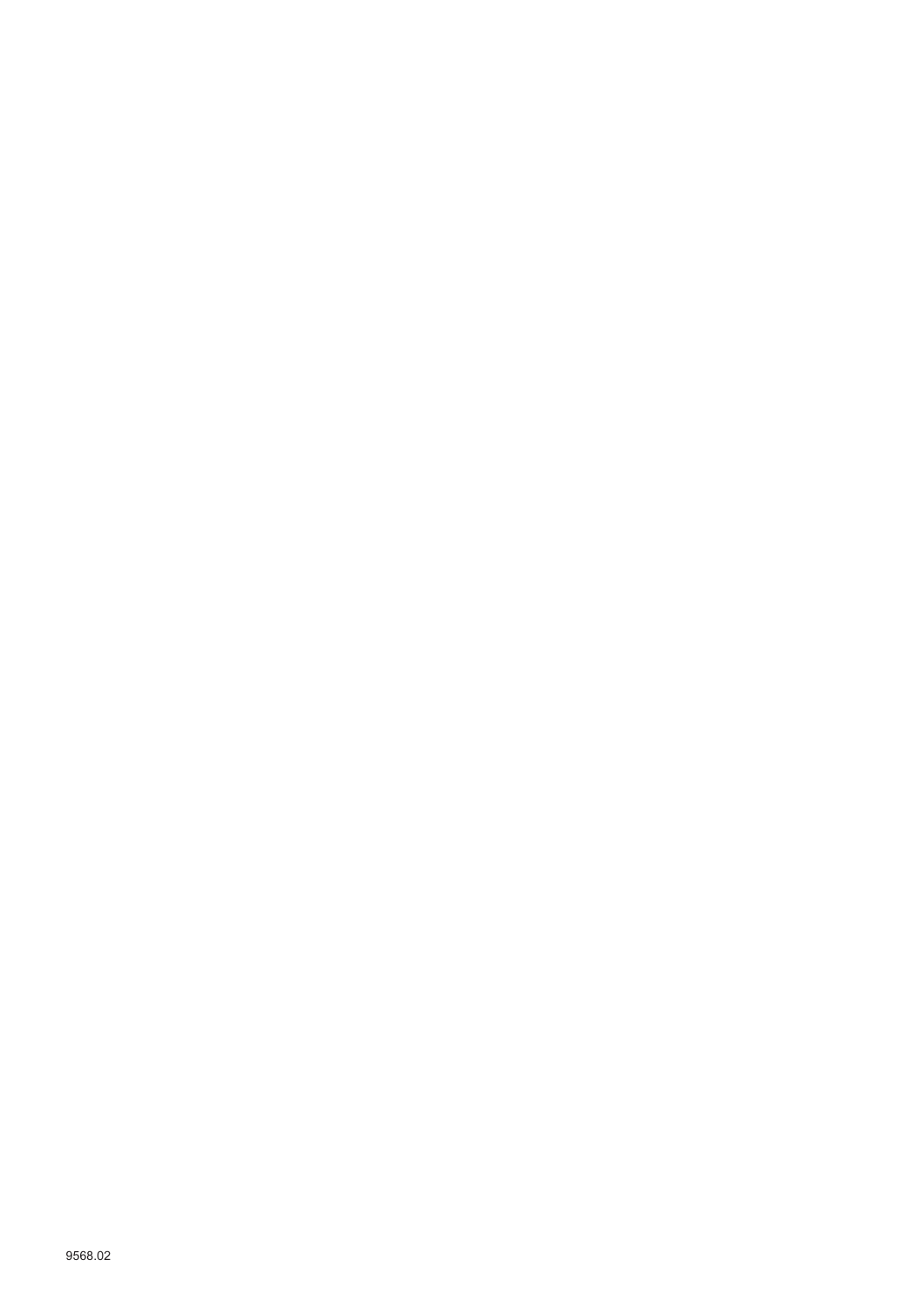

**ADVANCED General Certificate of Education 2015**

# **Chemistry**

## Assessment Unit A2 3

*Practical Assessment*

Practical Booklet A

**[AC233]**

**TUESDAY 5 MAY**

# **Confidential Instructions to the Supervisor of the Practical Examination**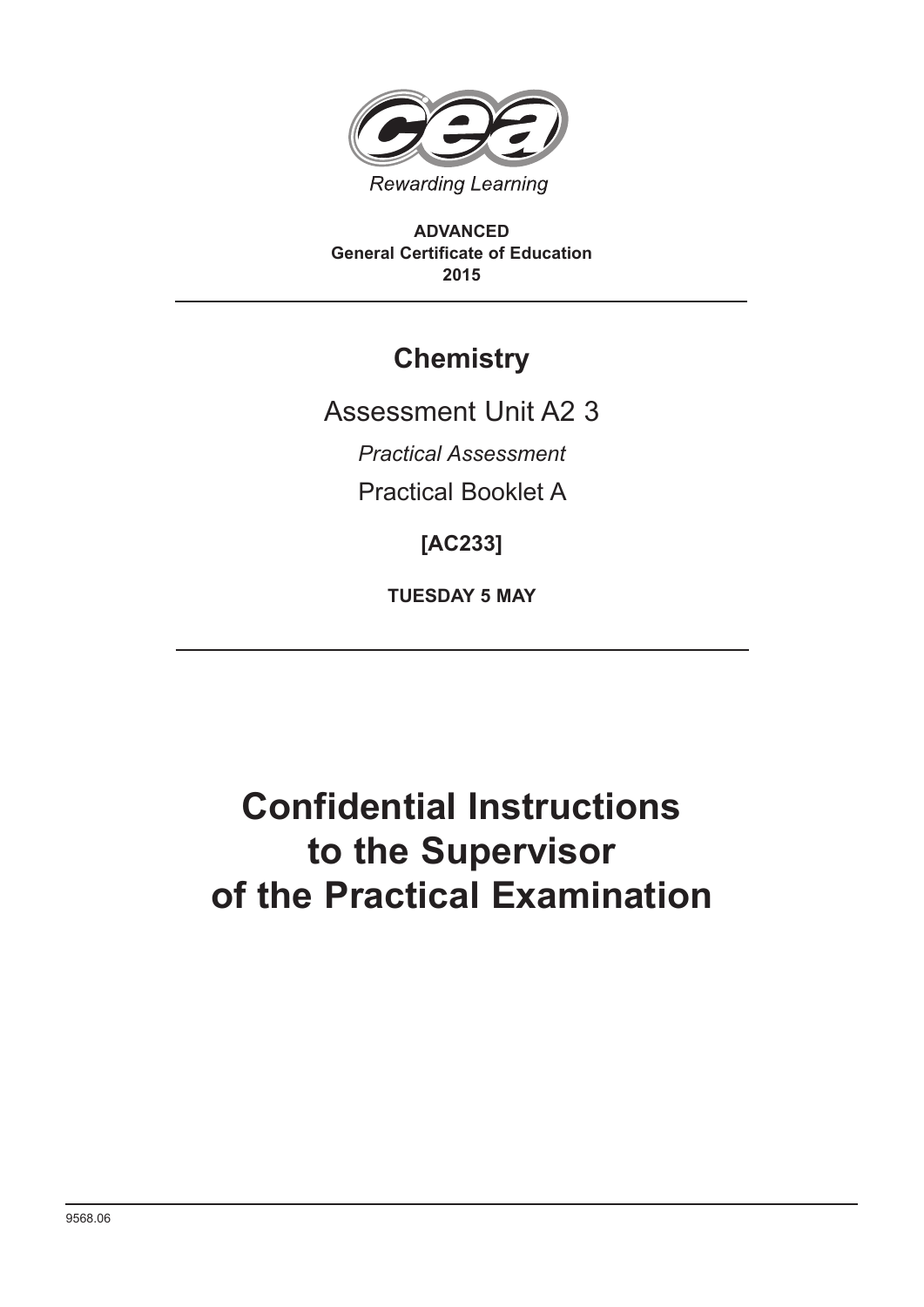### **INSTRUCTIONS TO THE SUPERVISOR OF THE PRACTICAL EXAMINATION**

#### **General**

- **1.** The instructions contained in this document are for the use of the Supervisor **and are strictly confidential**. Under no circumstances may information concerning apparatus or materials be given before the examination to a candidate or other unauthorised person.
- **2.** In a centre with a large number of candidates it may be necessary for two or more examination sessions to be organised. **It is the responsibility of the schools to ensure that there should be no contact between candidates taking each session.**
- **3.** A suitable laboratory must be reserved for the examination and kept locked throughout the period of preparation. Unauthorised persons not involved in the preparation for the examination must not be allowed to enter. Candidates must not be admitted until the specified time for commencement of the examination.
- **4.** The Supervisor must ensure that the solutions provided for the candidates are of the nature and concentrations specified in the Apparatus and Materials List.
- **5. The Supervisor is to be granted access to the Teacher's Copy of Practical Booklet A on Wednesday 29 April 2015.** The Supervisor is asked to check, at the earliest opportunity, that the experiments and tests in the question paper may be completed satisfactorily using the apparatus, materials and solutions that have been assembled. **This question paper must then be returned to safe custody** at the earliest possible moment after the Supervisor has ensured that all is in order. **No access to the question paper should be allowed before 29 April 2015.**
- **6.** Centres may need to carry out multiple sessions to accommodate all their candidates sitting Practical Booklet A in a laboratory. Supervision must take place from 30 minutes after the scheduled starting time of the examination, as set out in the timetable, until the time when the candidate(s) begin(s) their examination(s). This is in order to ensure that there is no contact with other candidates. The centre must appoint a member of staff from the centre to supervise the candidate at all times while he/she is on the premises.
- **7**. Pipettes and burettes should be checked before the examination, and there should be an adequate supply of spare apparatus in case of breakages. The Apparatus and Materials List should be regarded as a minimum and there should be no objection to candidates being supplied with more than the minimum amount of apparatus and materials.
- **8. Candidates may not use text books and laboratory notes for reference during the examination, and must be informed of this beforehand.**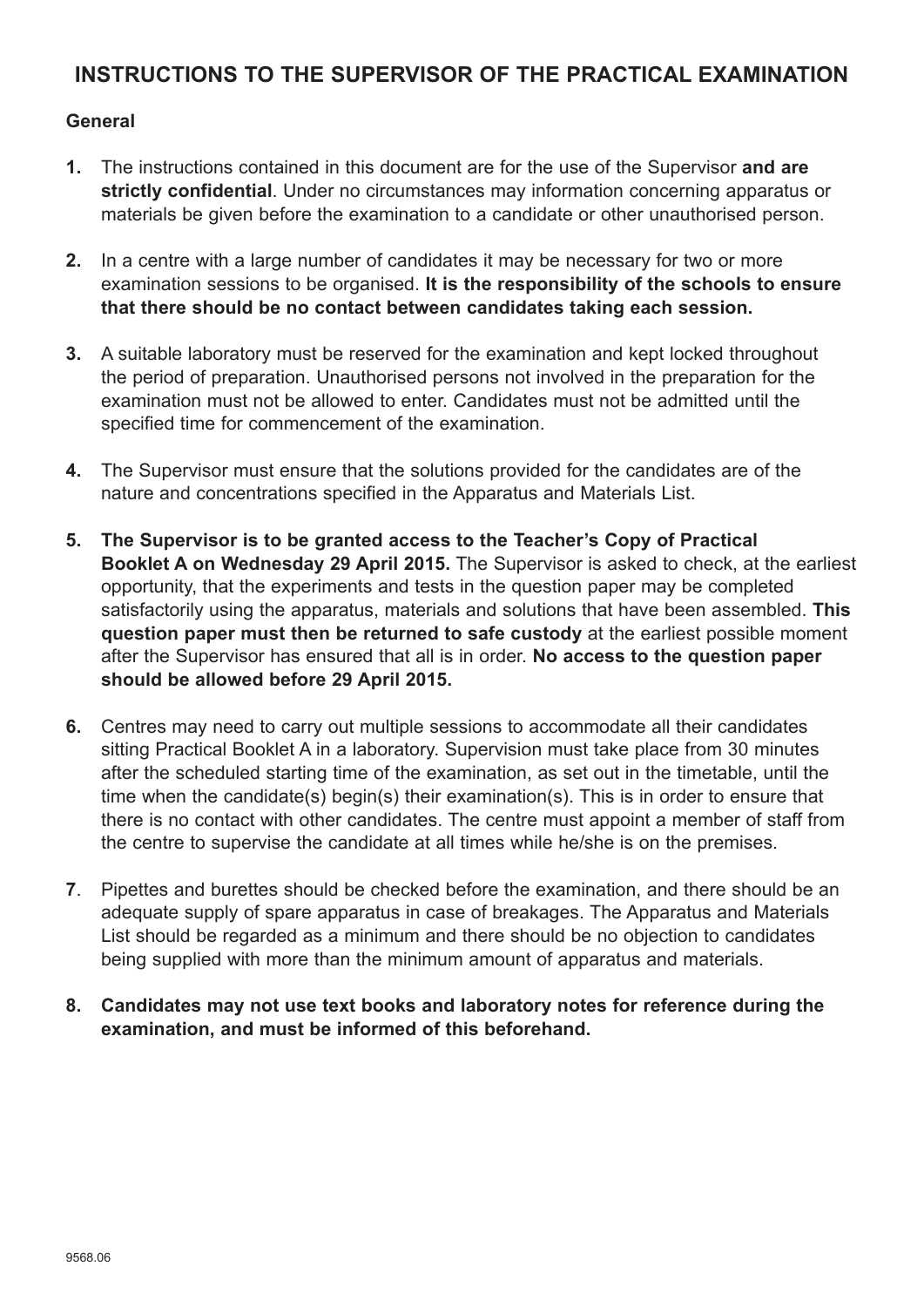- **9.** Clear instructions must be given by the Supervisor to all candidates at the beginning of the examination concerning appropriate safety procedures and precautions. Supervisors are also advised to remind candidates that all substances in the examination must be treated with caution. **Only those tests specified in the question paper should be attempted. Candidates must not attempt any additional confirmatory tests**. Anything spilled on the skin should be washed off immediately with plenty of water. The use of appropriate eye protection is essential.
- **10.** Supervisors are reminded that they may not assist candidates during the examination. However, if in the opinion of the Supervisor, a candidate is about to do something which may endanger him/herself or others, the Supervisor should intervene. A full written report must be sent to CCEA at once.
- **11.** Upon request, a candidate may be given additional quantities of materials (answer paper, reagents and unknowns) without penalty. No notification need be sent to CCEA.
- **12.** The examination room must be cleared of candidates immediately after the examination.
- **13.** No materials will be supplied by CCEA.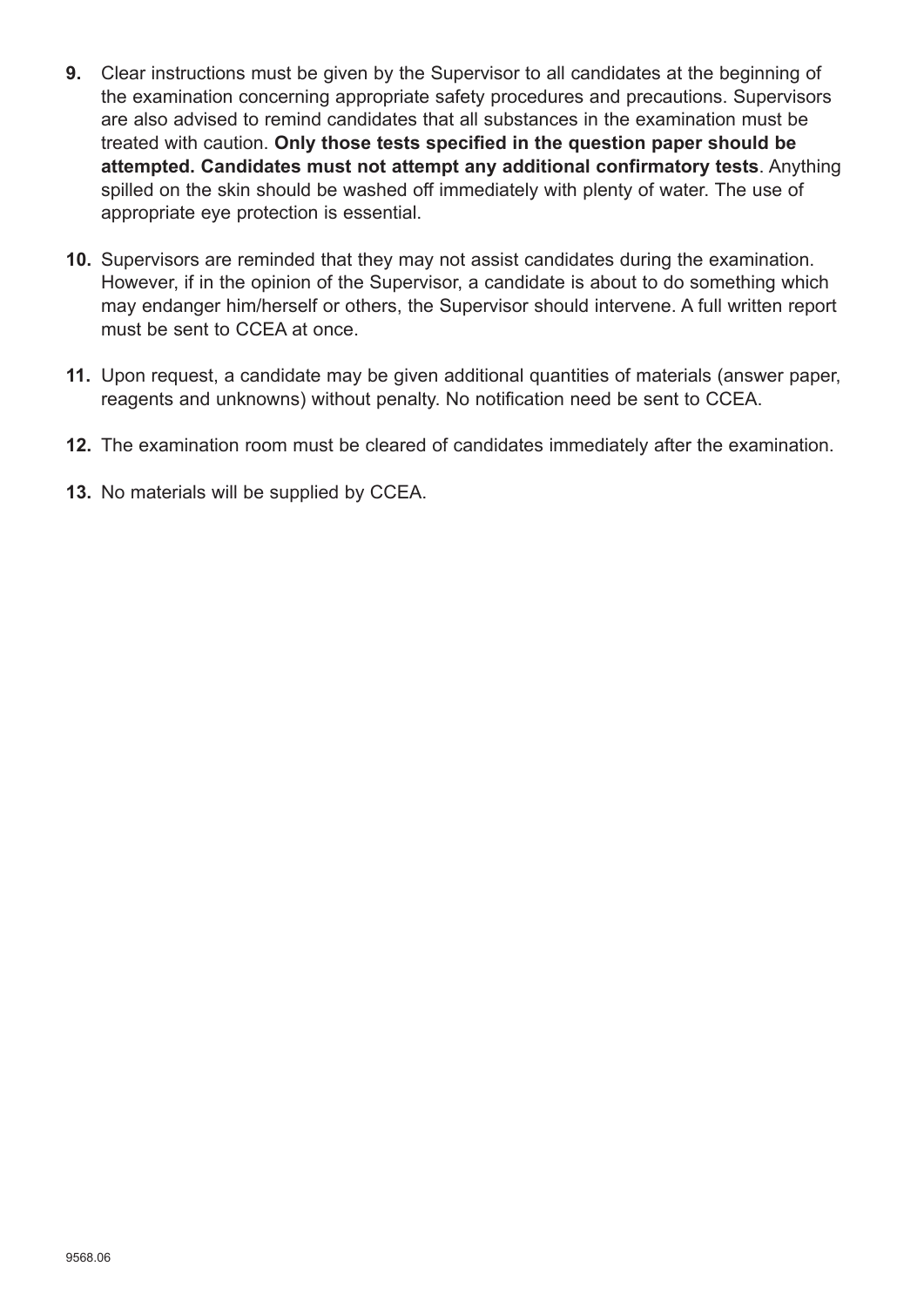#### **Northern Ireland Council for the Curriculum, Examinations and Assessment**

#### **General Certificate of Education**

**Advanced**

**Chemistry**

**Practical Booklet A**

**Tuesday 5 May 2015**

This report must be completed by the Supervisor during the examination. The complete report should include all candidates taking this Practical Examination. This Supervisor's Report should be copied and attached to **Each Advice Note** bundle and returned to CCEA in the normal way.

**Comments:** 

**Centre Number**

**71**

**Candidate Number**

| <b>Candidate Number</b> |  |
|-------------------------|--|
|                         |  |
|                         |  |
|                         |  |
|                         |  |
|                         |  |
|                         |  |
|                         |  |
|                         |  |
|                         |  |
|                         |  |
|                         |  |
|                         |  |
|                         |  |
|                         |  |
|                         |  |
|                         |  |
|                         |  |
|                         |  |
|                         |  |
|                         |  |
|                         |  |
|                         |  |
|                         |  |
|                         |  |
|                         |  |
|                         |  |
|                         |  |
|                         |  |
|                         |  |
|                         |  |

Supervisor's Signature . . . . . . . . . . . . . . . . . . Date . . . . . . . . . . .